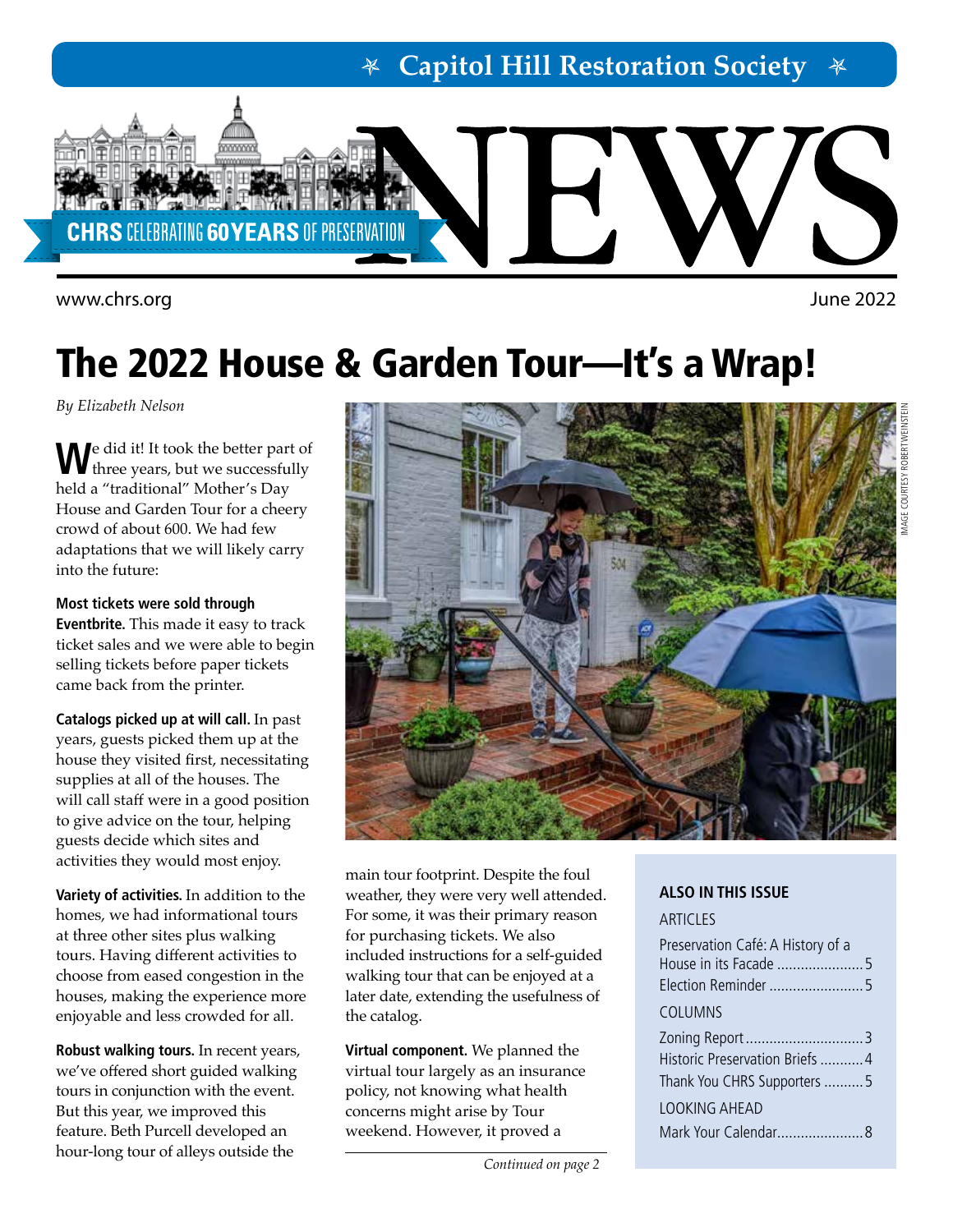### **House Tour,** *continued from cover*

popular attraction in its own right; especially for people with mobility issues or scheduling conflicts. As we go to press, over 300 people have signed into the virtual tour.

**New advertising outlets.** This year, we placed the house tour postcards in the ubiquitous Little Libraries/book boxes. We also promoted heavily through Instagram. In both cases, we reached new audiences who, even if they didn't purchase tickets, have an increased awareness of our organization's positive activities.

**New benefits to paid advertisers.**

Our recurring walking tours and on-line presence for our webbased activities have given us opportunities to show appreciation to our paid advertisers, by including their logos in our materials.

On behalf of the House and Garden Tour Committee, many thanks to everyone who made the event a success—especially the hosts who graciously opened their homes for the enjoyment of our guests. <sup>★</sup>

## **How you can help**

As part of our advertising campaign, we hung posters and left postcards in Little Library book boxes. It's important to remove them as quickly as possible but it's easy to miss a few. When you're out and about, please keep an eagle eye and remove them yourself if you can, or send us the locations so we can collect them. Thank you!



**ROW: Admiring the art and decor at different tour stops.**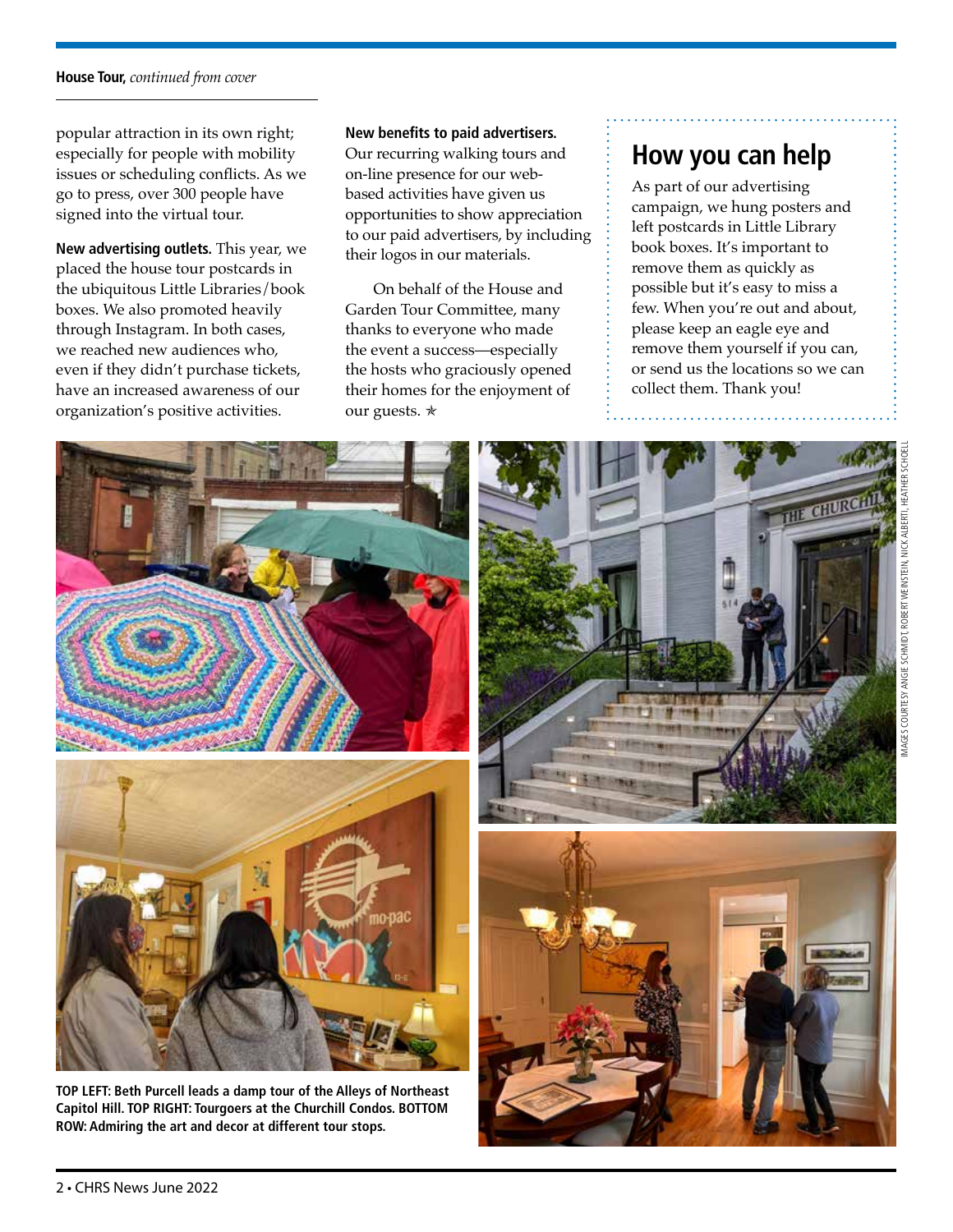### Capitol Hill Restoration Society (CHRS)

### BOARD OF DIRECTORS

| President  Beth Purcell                   |  |
|-------------------------------------------|--|
| First Vice President Angie Schmidt        |  |
| Second Vice President Tina May            |  |
|                                           |  |
| Secretary Maygene Daniels                 |  |
|                                           |  |
| At Large Joanna Kendig                    |  |
| At Large  Jackie Krieger                  |  |
| At Large  Christine Mullins               |  |
| At Large Gary Peterson                    |  |
| At Large  Jim Thackaberry                 |  |
| Immediate Past President Elizabeth Nelson |  |

### COMMITTEE CHAIRS

| Beyond the Boundaries Beth Purcell    |
|---------------------------------------|
| Budget & Administration*Nick Alberti  |
| City Planning* Monte Edwards          |
| Communications*Vacant                 |
| Community Development* Chuck Burger   |
| Community Relations. Elizabeth Nelson |
| Environment* Joanna Kendig            |
|                                       |
| Historic Preservation*  Beth Purcell  |
| House & Garden TourElizabeth Nelson   |
|                                       |
| Membership* Maygene Daniels           |
| Public Safety* Undine Nash            |
| Public Space Steve Kehoe              |
| Zoning* Beth Hague                    |
| * Chair is an appointed Board Member  |

#### NEWSLETTER

Angie Schmidt and Kelly Vielmo, Editors

### WEBMASTER

Elizabeth Nelson

### OFFICE MANAGER

#### Jill Uvena Cullinane

To reach any of the above, please contact the Society offices at (202) 543-0425 or via e-mail: caphrs420@gmail.com.

#### ABOUT CHRS

Capitol Hill is a special place. We promote, preserve, and enhance the character of our historic neighborhoods.

Since its founding in 1955, CHRS has worked continuously to make Capitol Hill the desirable location it has now become. Due to CHRS's efforts, Capitol Hill won designation as a historic district in 1976. Today, that legacy of standing up for the community continues with our work in planning, zoning, historic preservation, and public safety.

CHRS is a volunteer organization, made up of Hill residents who love their historic neighborhoods and want to ensure that the unique character of the Hill is around for future generations. Come join us!

> To learn more or join, please visit: [www.CHRS.org](http://chrs.org/)

## **Zoning Report**

*By Beth Hague*

**O**n May 5, 2022, 4 members of the CHRS Zoning Committee met to discuss 6 cases via Zoom. Representatives from 4 cases participated to present their proposals. The Committee voted to support 5 cases and to oppose 1 case.

**BZA #20713**, 135 Kentucky Avenue SE. The Committee voted to **support** the applicant's request for a special exception for lot occupancy requirements to construct a twostory rear addition, and a second story garage addition, to an existing attached, two-story residence. The Committee notes that the proposal would increase lot occupancy to 68.4% and that its support is contingent upon the filing of letters of support from neighbors and working with neighbors to develop an acceptable construction management plan, including a plan to address the movement of trucks and construction material in the alley and neighbors' access to garages. The ANC, OP, and DDOT have recommended approval or do not object.

**BZA #20716**, 15th Street Alley LLC (alley between 15th and 16th/C and D Streets NE). The committee voted to conditionally **support** the applicant's request for an area variance from the new alley lot requirements to construct six new, attached two-storywith-cellar-and-roof-deck principal dwelling units. Each lot will be 1800 sq.ft. in land area and each home will have 5 bedrooms, 4.5 baths, and offstreet parking.

There are ten letters of support from neighbors but also some objections. The Committee notes that the applicant updated the plans in an effort to address neighbors' concerns about massing of the homes. The committee's support is contingent

upon 1) the owner's commitment to continue to make their best effort to address objecting neighbors' concerns and obtain letters of support from remaining neighbors; and 2) working with neighbors to develop an acceptable construction management plan to address the movement of trucks and construction material in the alley. The proposal has ANC 6A support with the condition that the owners work to get more support from neighbors.

**BZA #20717**, 634 East Capitol Street NE. The Committee voted to **support** the applicant's request for a special exception for lot occupancy requirements to construct a rear, two-story-with-cellar addition, and to convert to a flat an existing attached three-story with cellar apartment house. The proposal will increase lot occupancy from 61.2% to 69.6%. A letter of support from one adjacent neighbor has been filed, a shadow study has been completed, and the proposal has been recommended for approval or approved by the ANC, HPRB, and the Office of Planning.

**BZA #20723**, 109 11th Street SE. The committee voted to **support** the applicant's request for a special exception for rear addition requirements to construct a secondstory rear addition to an existing attached two-story principal dwelling. While the addition will extend 19' beyond the adjacent property to the south (9' beyond the 10' matter-of-right), it would be built on top of the footprint of an existing structure and therefore will have no impact on actual footprint.

The Committee supported the project due to the oddly shaped lot, its support from neighbors and

*Continued on page 4*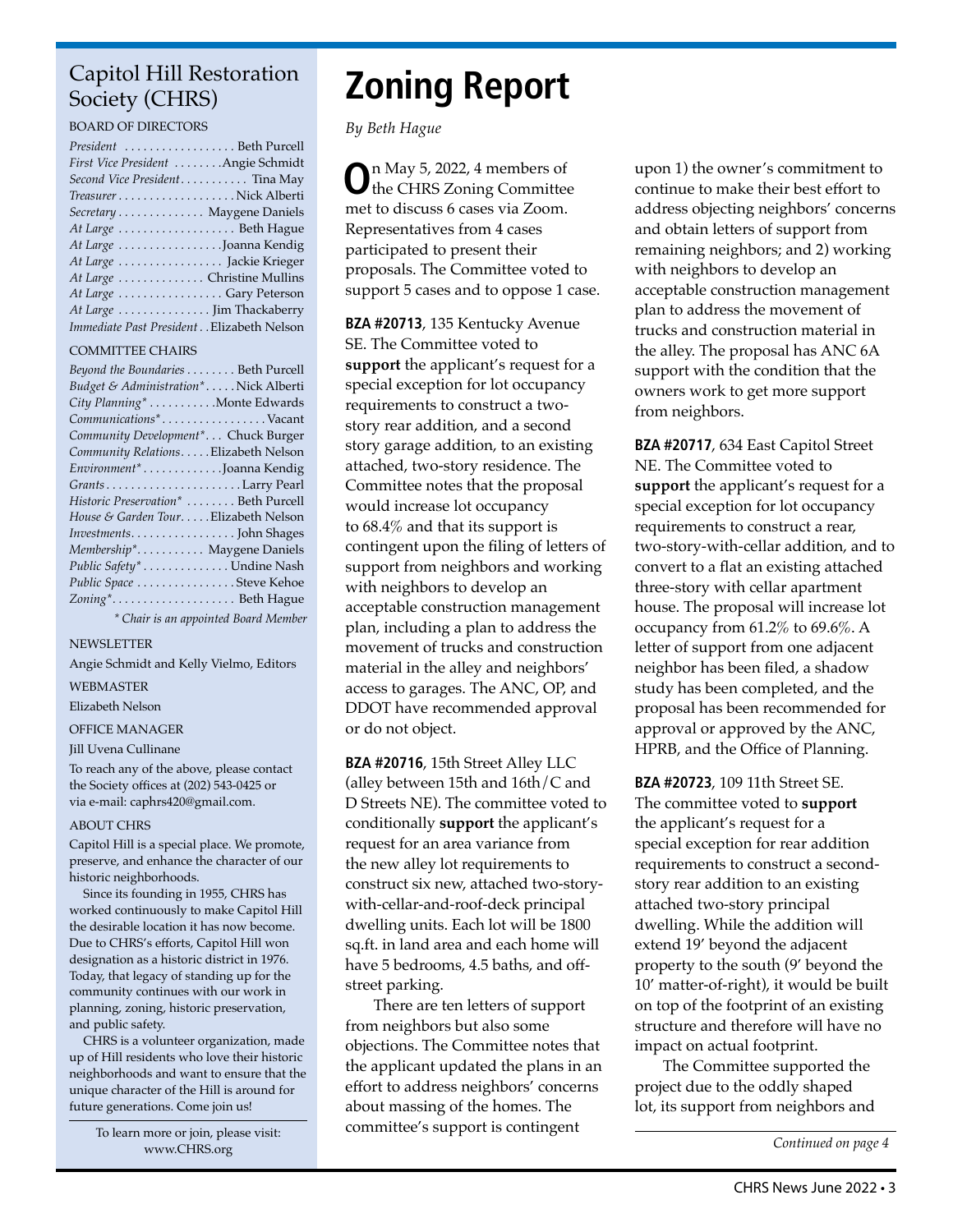## **Historic Preservation Briefs**

*By Beth Purcell* 

**T**he Historic Preservation Review Board (HPRB or the Board), considered the following case at its virtual hearing on May 5, 2022. HPRB is responsible for determining if proposed changes to a building are consistent with the DC Preservation Act. A "concept review" is a preliminary determination of a building owner's plan to alter the building, and if the concept is approved, the owner will return to the HPRB for a final review.

**745 10th Street SE**, HPA 22-243. The applicant proposed to build a new two-story brick office and garage at the rear of the lot. There are several one- and two-story buildings in this alley; 747 10th Street is three stories. The new building's alley elevation would have traditional doors, three two-over-two double-hung aluminum wood-clad windows, with rowlock sills and soldier course lintels, with corbeling at the cornice.

The parapet conceals a roofdeck.

The yard-facing elevation has the same type of windows, a juliette balcony and a spiral staircase. At 22 feet, it is within the height limit. The design and materials were appropriate. This project is similar to the new two-story alley-facing building, 751 10th Street SE, HPA 22-091, approved by HPRB. CHRS supported the project.

Several neighbors opposed the project, including the roofdeck, and noted that the adjacent building, 747 10th Street SE, is eight feet closer to the alley than shown on DCRA's site plan (relied on by the project architect), and that this error affected the view from 747 10th Street. The Board found that this fact raised no historic preservation issue. They complimented the 42-inch parapet



**The corner blue house at 300 G Street SE.** 

shielding the roofdeck and approved the project.

CHRS participated in the following case which HPRB approved on the consent calendar:

• **300 G Street SE**, HPA 22-230, concept/two story rear and side addition. **★** 

**Interested in learning more about historic district designation?** Contact CHRS at [info@chrs.org.](mailto:info%40chrs.org?subject=)

### **Zoning Briefs,** *continued from page 3*

lack of effect on their light, and the project's adherence to the existing footprint; moreover, the proposed expansion is consistent with historic district requirements. A sun study has been filed showing insignificant impact. Several letters of support from neighbors have been filed and the ANC supports the proposal.

**BZA #20725**, 420 4th Street NE. The Committee voted to **oppose** the applicant's request for special exceptions for rear deck, alley centerline setback, and accessory building rear yard requirements, and an area variance for lot occupancy requirements. The applicant is

proposing to construct a single-story accessory garage with roof deck, to an existing attached two-story with basement flat, which would increase lot occupancy from 73% to 95%. The committee believes that the applicant's reasons for requesting a variance do not meet the test for granting an area variance, which is as follows:

*An applicant for an area variance must prove that, as a result of the attributes of a specific piece of property described in Subtitle X § 1000.1, the strict application of a zoning regulation would result in peculiar and exceptional practical difficulties to the owner of property.*

Furthermore, the Committee's decision to oppose is consistent with a previous BZA ruling on this square. ANC 6C PZA Committee voted unanimously to oppose the application.

**BZA #20730**, 1208 D Street SE. The Committee voted to **support** the applicant's request for a special exception for lot occupancy requirements to construct a secondstory accessory garage addition to an existing attached, two-story principal dwelling. The owners have done extensive outreach with the community and the proposal has received many letters of support, and none opposed, from neighbors. ∗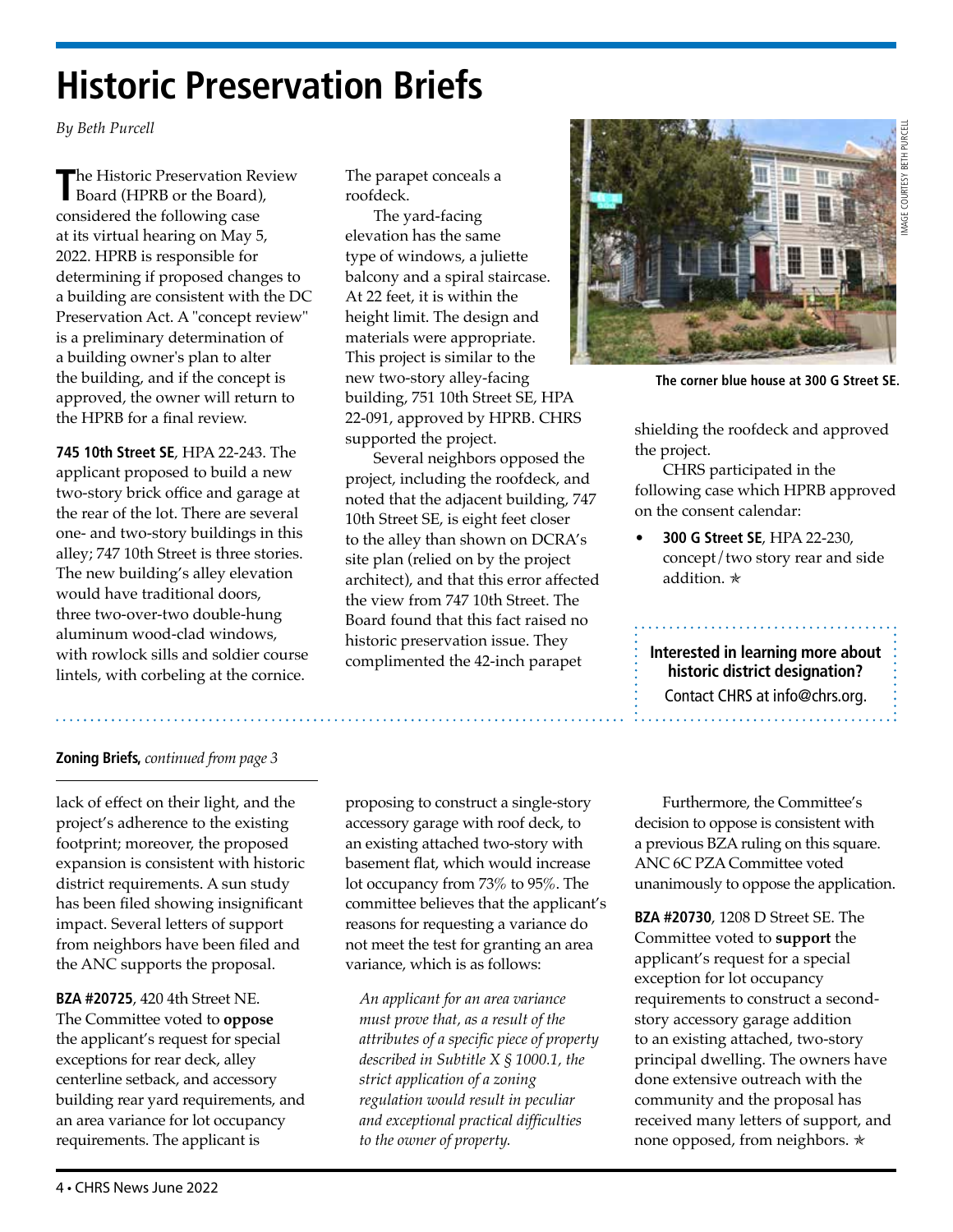## **Not So Perma-Stone: A History of a House in its Facade**

*By Christine Mullins*

**D**uring his presentation on May 17, Peter May described the journey he and his wife Tina have taken to remove the Perma-Stone facade from their house at 1017 C Street SE. Their house has undergone many changes during the past 150 years since it was built during the 1870s. Nearly all of its interior has been altered or replaced, and the front and rear yards have lived many lives. While it was built as a modest home, it has also housed two different businesses over the years (both for several decades), and likely served as a boarding house.

Peter said the Perma-Stone facade has covered the old brick of the house since 1958. He described Perma-Stone as a concrete resurfacing product that tries to mimic ashlar stone, but does not really succeed. You will notice it on many Capitol Hill homes once you know what it looks like.

Peter shared a 1929 advertisement from the Perma-Stone company, which claimed homeowners could shape the malleable, concrete, aggregate to look like stones using a variety of pigments. The ad said the material would harden into a water-repellent surface that would protect the

### **CHRS election remember to vote!**

Members will soon receive a ballot to elect officers and directors for 2022-2023. Please remember to vote—fill out the ballot, sign, mail, and return to CHRS in the envelope provided. Ballots must be received by June 15, 2022.

underlying brick for 60 years. Peter said the extensive water damage they discovered when they removed the Perma-Stone proved these claims were not completely accurate.

 During her earlier research of the previous occupants, Tina learned that William and Annie Green had purchased the house in the late 1800s to raise their seven children. Between 1893 and 1903 the city created an alley system in the square.

By 1920, records show that Giacoma Zagami (known as James), his wife Fortunata, and their six children were residents of the house, although they must have been living there previously since Tina discovered they had obtained a permit in 1914 to build a show window at the front of the house for their shoe repair business. Their shop took up the space the Mays currently use as their living room. In 1938, Zigami built a side yard addition to the house and they moved their shop into the new space (although customers continued to enter through the entrance to the main building).

The Coleman family bought the home in the 1940s. Like the Zagamis, they also used the side yard addition for the family business—a beauty parlor—while they lived in the main building. In 1947, the Colemans altered the front window on the side addition to install a new door for customers—a separate entrance was required to bring their business to code. The Colemans added a metal awning to the front of their home in 1948, created a second floor addition above the beauty parlor in 1954, and installed the Perma-Stone facade in 1958.

Peter and Tina May's plan was to remove the Perma-Stone, do some

### **Thank You, CHRS Supporters!**

CHRS wishes to thank the following donors for their invaluable support:

### **Memberships**

### *Bronze*

Gary Abrecht Louise Engle Lou Ivey

### *Silver*

Denny Lane & Naoko Aoki Beth Hannold & Doug Delano James and Bernadette McMahon Jeff Fletcher & Tara Hamilton James Sandman & Elizabeth Mullin

*Gold* Nicky Cymrot

necessary repairs and repointing, replace the windows and doors, and build a new porch to replace the aluminum awning. They obtained a separate permit to remove the parging on the alley-side of the house and to repair and repoint the brick.

Peter did much of the initial work, but they hired Bricklands, the Washington-based masonry contractor, to finish the brickwork when they discovered the bricks had suffered from extensive physical and water damage due to the Perma-Stone. While most of the brick repair work is now complete, the Mays are still working on the finishing touches, such as installing a new front porch roof and new windows and doors.

CHRS members were glad to receive a visual history lesson of this historic house during the renovation process. Please visit the [CHRS](https://chrs.org/removing-permastone-pc/)  [website for the recording](https://chrs.org/removing-permastone-pc/) of this illustrative presentation! ✯